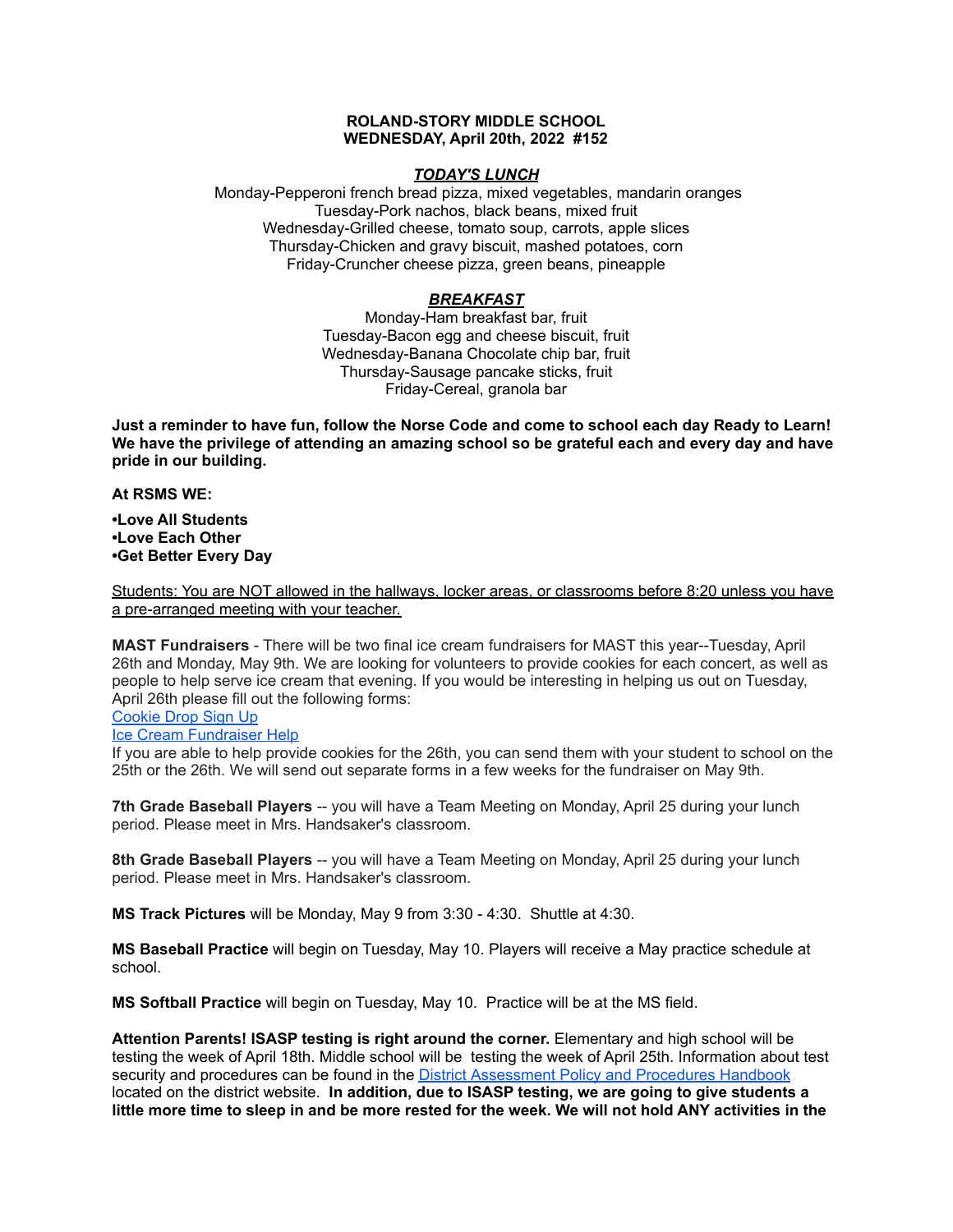#### **mornings from April 25th through April 29th including Premier. Early morning activities may resume on Monday, May 2nd.**

Hey students! If you are at least 14 years old (or will be by the end of this May), Riverside bible camp has an awesome opportunity this summer for you to work on their hospitality team. If you are interested in knowing more about this program, please contact their director, **Cheri Hennager,** by email at cheri@riversidelbc.org or on their website at [www.riversidelbc.org.](http://www.riversidelbc.org/)

**7 th and 8 th Grade Roland Rural Bus Room** please report to Mrs. Alonzo's room at 3:30.

#### **RSMS to offer "Skip the Trip" Iowa DOT instruction permit knowledge tests**

Do you have a student who is ready to take the operator knowledge test to get an Iowa instruction permit to drive? RSMS is now offering the test right here at school as part of the Iowa Department of Transportation's "Skip the Trip" program. In partnering with the Iowa DOT, RSMS can save families time, cost, and the hassle of making a trip to a driver's license service center for testing. Students will be able to take the web-based test in a more familiar environment that works to reduce test anxiety and increase success rates. Tests are overseen by trained school staff to assure the integrity of test results. To be eligible to take the remote knowledge test, your student must be age 14 or older and not currently hold an Iowa instruction permit. Students that have turned 14 prior to the testing date must sign up in the office and have permission given from their parent by either email or phone. Students will have the opportunity to test on the second Tuesday of each month. "Skip the Trip" allows students to take their initial test at school as the first step in getting your student to be a confident driver. Once a student has successfully passed the test, the student will receive an email verifying a successful test. The student brings a copy of the email to the driver's license service center along with the other required documentation that will prove their identity to be issued their instruction permit. Service center staff will verify passing test result emails with Iowa DOT records. Visit [www.iowadot.gov/mvd/realid/success.asp](http://www.iowadot.gov/mvd/realid/success.asp) to determine what documentation to bring with you to receive your student's permit. To prepare for a successful knowledge test, students should study the Iowa Driver's Manual and online practice test, both available at: <https://iowadot.gov/mvd/driverslicense/manuals-and-practice-tests>.

## **R-S MS PRACTICE / SHUTTLE SCHEDULE BOYS & GIRLS TRACK**

# **APRIL 18 - APRIL 22**

**EARLY TRACK SHUTTLE @ 5:10 -- GIRLS LATE TRACK SHUTTLE @ 5:30 -- BOYS**

**APRIL 18 – MS TRACK IN STORY CITY 3:50 - 5:15 ONE SHUTTLE @ 5:30 Leaving from HS Track**

**WEDNESDAY, APRIL 20 – Shuttle — Girls @ 5:10 / Boys @ 5:30 BOYS TRACK** -- 3:30 - 5:15 **GIRLS TRACK -**- 3:30 - 5:00

**THURSDAY, APRIL 21 – One Shuttle @ 5:30 GIRLS TRACK** @ Nevada @ 4:30 Dismiss @ 3:10 / Bus @ 3:20 **BOYS TRACK -**- 3:30 - 5:15

**FRIDAY, APRIL 22 – No Practice Shuttle BOYS TRACK** @ Roland-Story HS Track @ 4:30 **GIRLS TRACK** @ Roland-Story HS Track @ 4:30 First Shuttle – Dismiss  $@3:15$  / Bus  $@3:25$